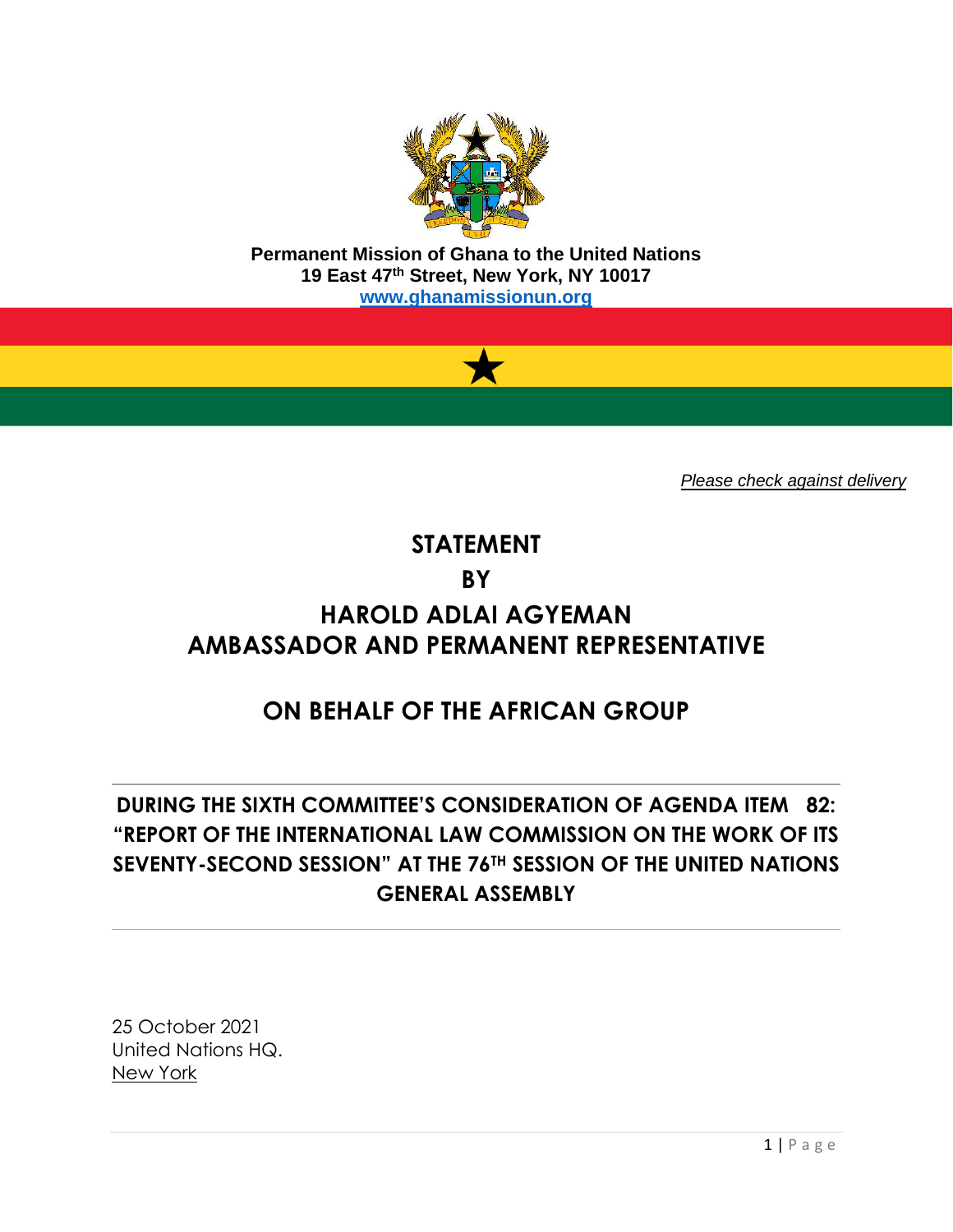#### *Madam Chair,*

My delegation has the honour to deliver this statement on the agenda item: "Report of the International Law Commission on the work of its seventy-second session" on behalf of the African Group. I take this opportunity to welcome Members of the Commission and Legal Advisers from capitals to this year's International Law Week in New York, following a rich tradition to actualize the symbiosis and optimal extensive engagement between the Sixth Committee, legal advisers from capitals and Members of the Commission, despite the continuing challenges of the COVID-19 pandemic.

At the outset, let me thank the Chair of the Commission of the 72nd session, **Ambassador Mahmoud Hamoud** for his stellar work and leadership in conducting the work of the Commission, as well as for introducing the report on the work of the Commission contained in document **A/76/10**. We congratulate the Commission on the progress made on the various items as detailed in the report. We appreciate the efforts of the Codification Division of the Office of the Legal Affairs, acting in the capacity as the Secretariat of the Sixth Committee and the Commission, for the extended briefing in September to the Sixth Committee, covering among other things, the report of the Commission on the work of its 72nd session. We recall that the briefing is a follow through on the request by Members States, particularly the African Group, for a more elaborated and extended briefing by the Secretariat.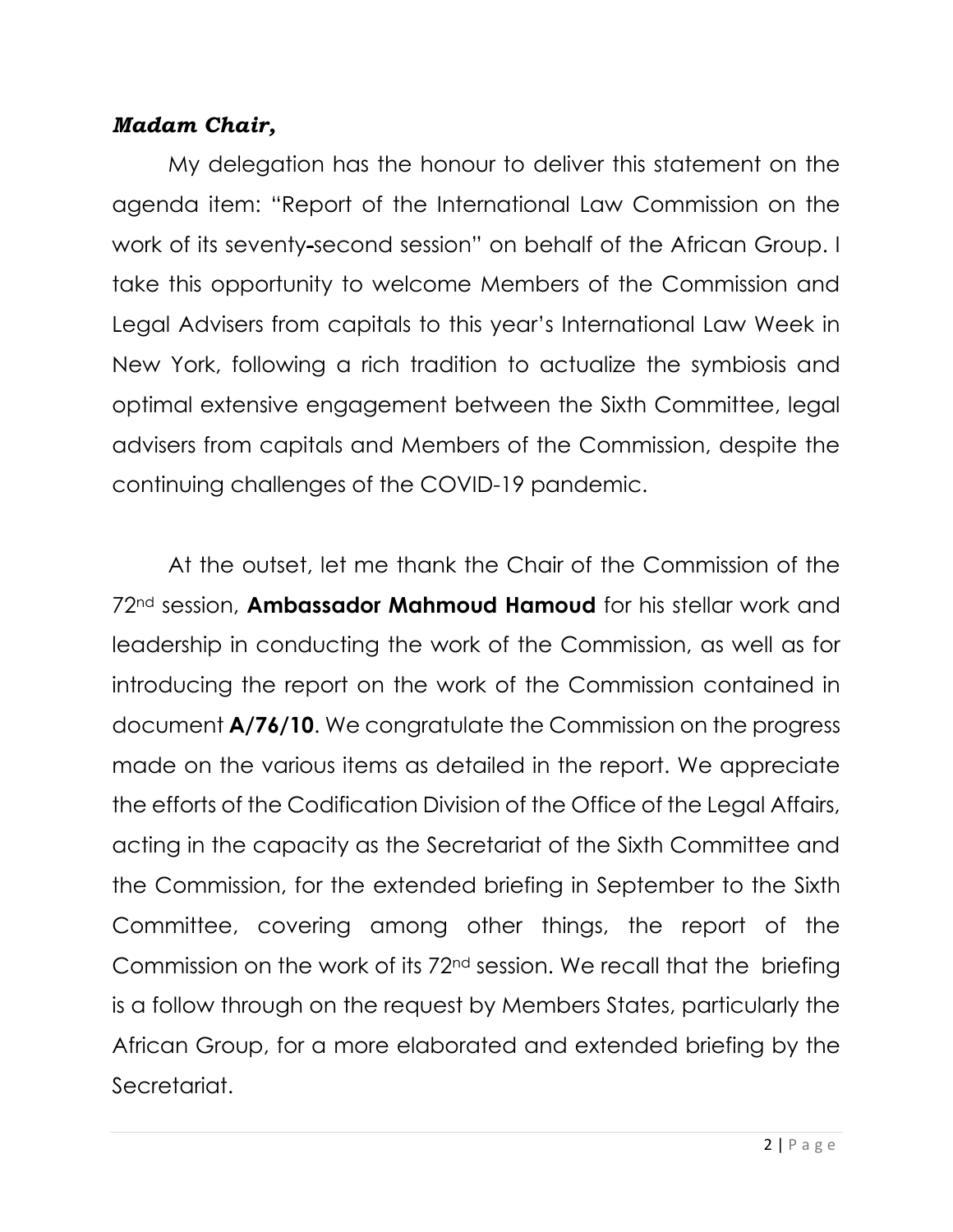#### *Madam Chair,*

The African Group attaches great value and importance to the mandate of the International Law Commission in assisting the General Assembly in initiating studies and making recommendations for the purpose of promoting the "progressive development of international law and its codification" as set out in the Commission's 1947 Statute, derived from article 13 (1) (a) of the United Nations Charter. The process of progressive development and codification of international law must always be inclusive and all-embracing in the consideration of law texts, State practice, precedents and doctrines as required by the ILC Statute. **We also suggest for the International Law Commission to develop cooperative relationships with regional international law commissions such as the African Union Commission on International Law.** 

Efforts ought to also draw inspiration from the main principal legal systems of the world, including African customary law. Our increasing engagement with the work of the Commission is to ensure these important aspects are duly realised. Our Group is committed to multilateralism and the rules-based international legal system **founded on the Charter of the United Nations**, and we value the effective contribution of the Commission in maintaining this multilateral system, taking into account the views of all Member States.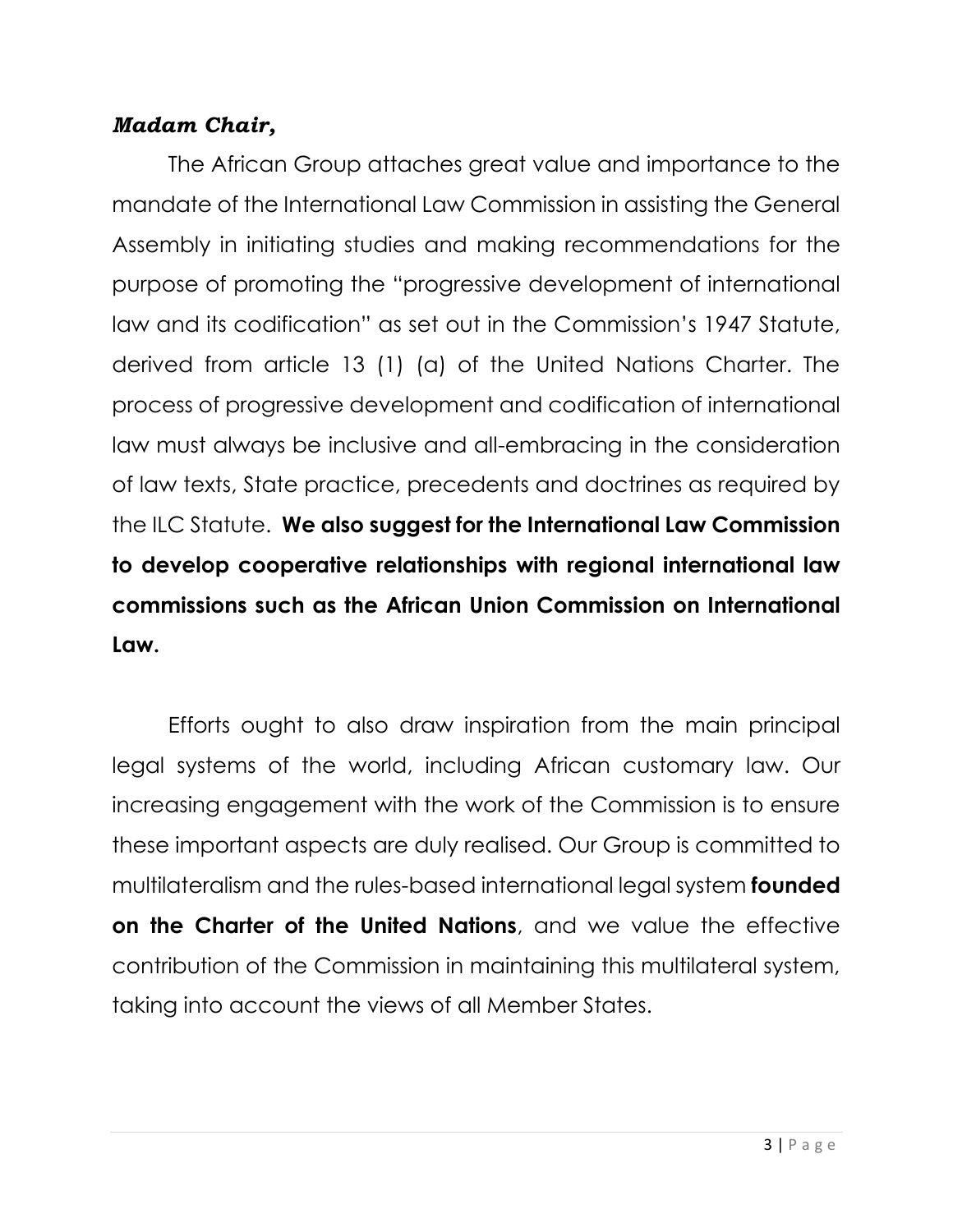Part of this commitment is nominating and electing every quinquennium the most qualified and most committed international jurists as members of the Commission as contained in its Statute. With the term of office of the present 34 Members of the International Law Commission due to expire at the end of 2022, the African Group is pleased to note the high number of nominations and quality of candidates for election as members of the Commission for a five-year term beginning on 1 January 2023, including the 9 seats allocated to nationals of the African Group.

### *Madam Chair,*

The report clearly indicates that the Commission was engaged in a productive hybrid-session, the first ever, with the consideration of six (6) substantive topics, namely: "Protection of the atmosphere", "Provisional application of treaties", "Immunity of State officials from foreign criminal jurisdiction", "Succession of States in respect of State Responsibility", "General principles of law", and "Sea level rise in relation to international law". The African Group thanks the Commission, its Members, especially the Special Rapporteurs, Mr. Shinya Murase of Japan, on the adoption of draft guidelines upon second reading of the topic "Protection of the Atmosphere" and Mr. Juan Manuel Gomez Robledo of Mexico, on the adoption of draft guidelines, upon second reading of the topic "Provisional Application of Treaties".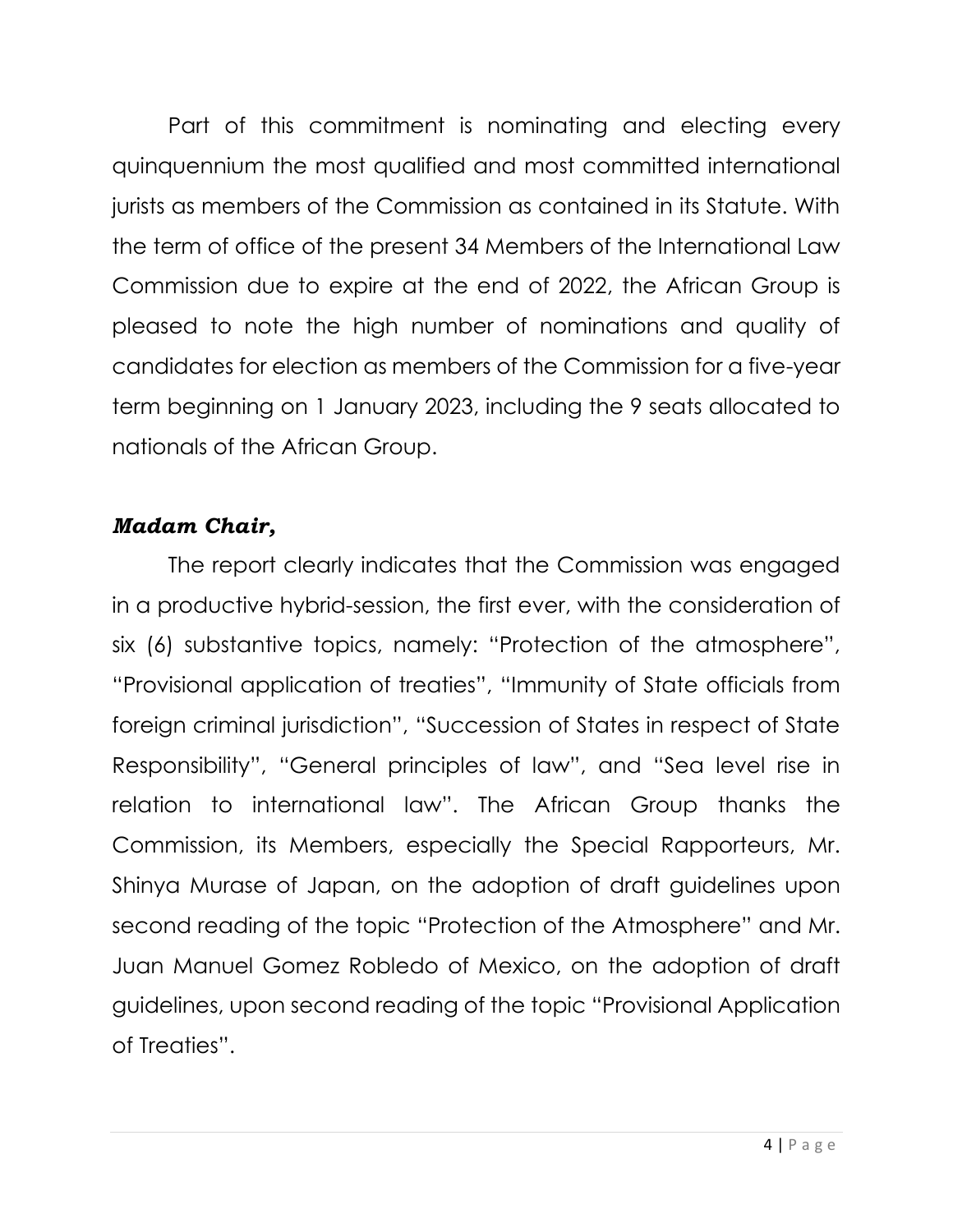We note the progress being made on the other topics, with the Commission having provisionally adopted several draft articles on immunity of State officials from foreign criminal jurisdiction with commentaries, three draft articles, with commentaries, on the topic of succession of States in respect of state responsibility, three draft conclusions on General principles of law, while taking note of one draft conclusion, and for holding the first substantive meetings for the study group on the new topic Sea Level rise in relation to international law. In respect of the work of the Commission and the Special Rapporteurs, respective delegations of the Group will comment on the specific substantive issues. We use this opportunity to express our gratitude to Members of the Commission that took time to brief the Group at both the Ambassadorial and Experts levels on the Commission's work this year.

### *Madam Chair,*

The African Group takes note of the decision of the Commission to place the topic "Subsidiary means for the determination of rules of international law", which is annexed to the report, on its long-term programme of work. This is based on a proposal by **Mr. Charles Jalloh** of Sierra Leone.

As the Commission has concluded a number of topics on the Commission's current agenda, we recall our statement on the issue of equitable geographical representation in the work of the Commission,